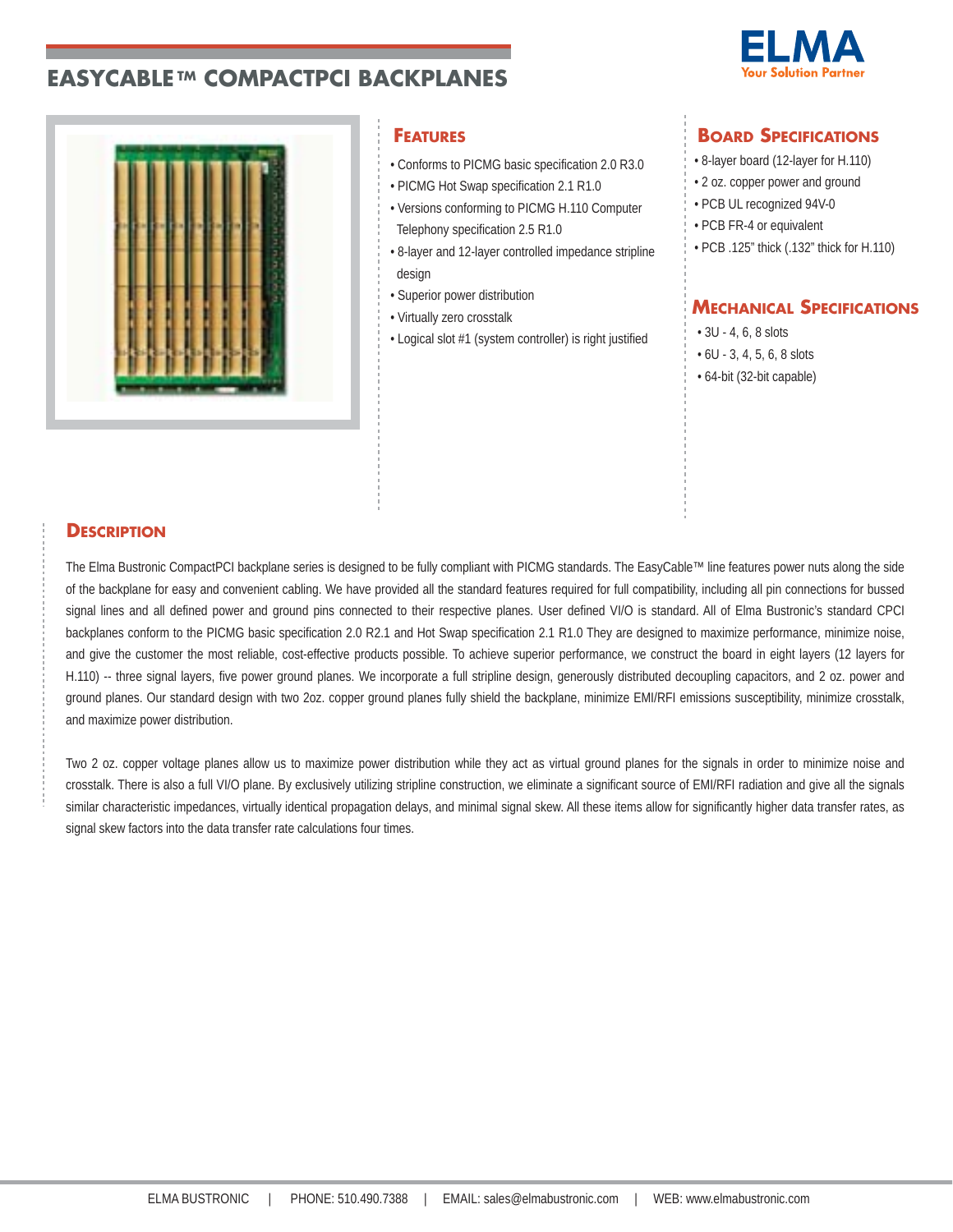# **EASYCABLE TM COMPACTPCI BACKPLANES**

## **LINE DRAWING**



## **ORDER INFORMATION**

| <b>Slots</b> | <b>Height</b> | <b>Width</b> |            | <b>Description</b>     | Part #     |
|--------------|---------------|--------------|------------|------------------------|------------|
| 4            | 3U            | $4.002$ in   | 101.650 mm | right justified        | 102CPCI304 |
| O            | 3U            | $5.602$ in   | 142.290 mm | right justified        | 102CPCI306 |
| 8            | 3U            | 7.202 in     | 182.930 mm | right justified        | 102CPCI308 |
| 3            | 6U            | $3.202$ in   | 81.330 mm  | right justified        | 102CPCI603 |
|              | 6U            | $4.002$ in   | 101.650 mm | right justified, H.110 | 104CTEL604 |
| 5            | 6U            | 4.802 in     | 121.970 mm | right justified        | 102CPCI605 |
| 5            | 6U            | 4.435 in     | 112.650 mm | right justified, H.110 | 104CTEL605 |
| b            | 6U            | 5.602 in     | 142.290 mm | right justified        | 102CPCI606 |
| 6            | 6U            | $5.602$ in   | 142.290 mm | right justified, H.110 | 104CTEL606 |
| 8            | 6U            | 7.202 in     | 182.930 mm | right justified        | 102CPCI608 |
| 8            | 6U            | 7.202 in     | 182.930 mm | right justified, H.110 | 104CTEL608 |